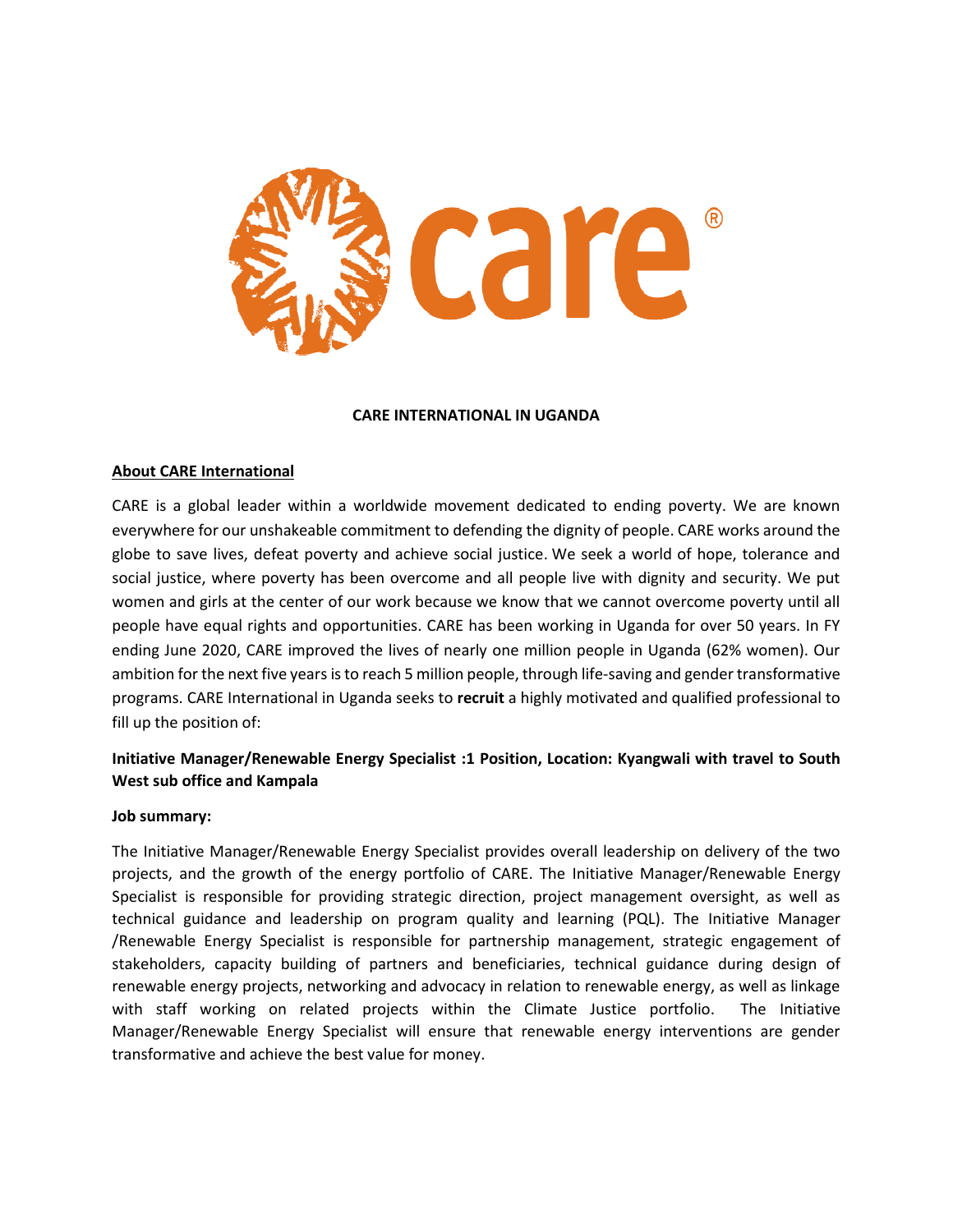### **Application Procedure:**

Candidates who are interested in the above job should submit an updated CV and Application letter giving a day time telephone contact and names, telephone contacts and email addresses of 3 (three) work related referees only through our recruitment email:(**[ugarecruitment@care.org](mailto:ugarecruitment@care.org)**) clearly indicating **Initiative Manager/Renewable Energy Specialist in the email subject**. The deadline for submitting CVs is **26th March, 2021.** For any questions please call our office on 0312258100/150.

**CARE IS AN EQUAL OPPORTUNITIES, GENDER SENSITIVE, CORRUPTION, SEXUAL EXPLOITATION AND ABUSE INTOLERANT EMPLOYER.** *Please Note that CARE International in Uganda does not ask any applicant payment for any recruitment process*

**N.B: Refer to the Job description below for more details about the job**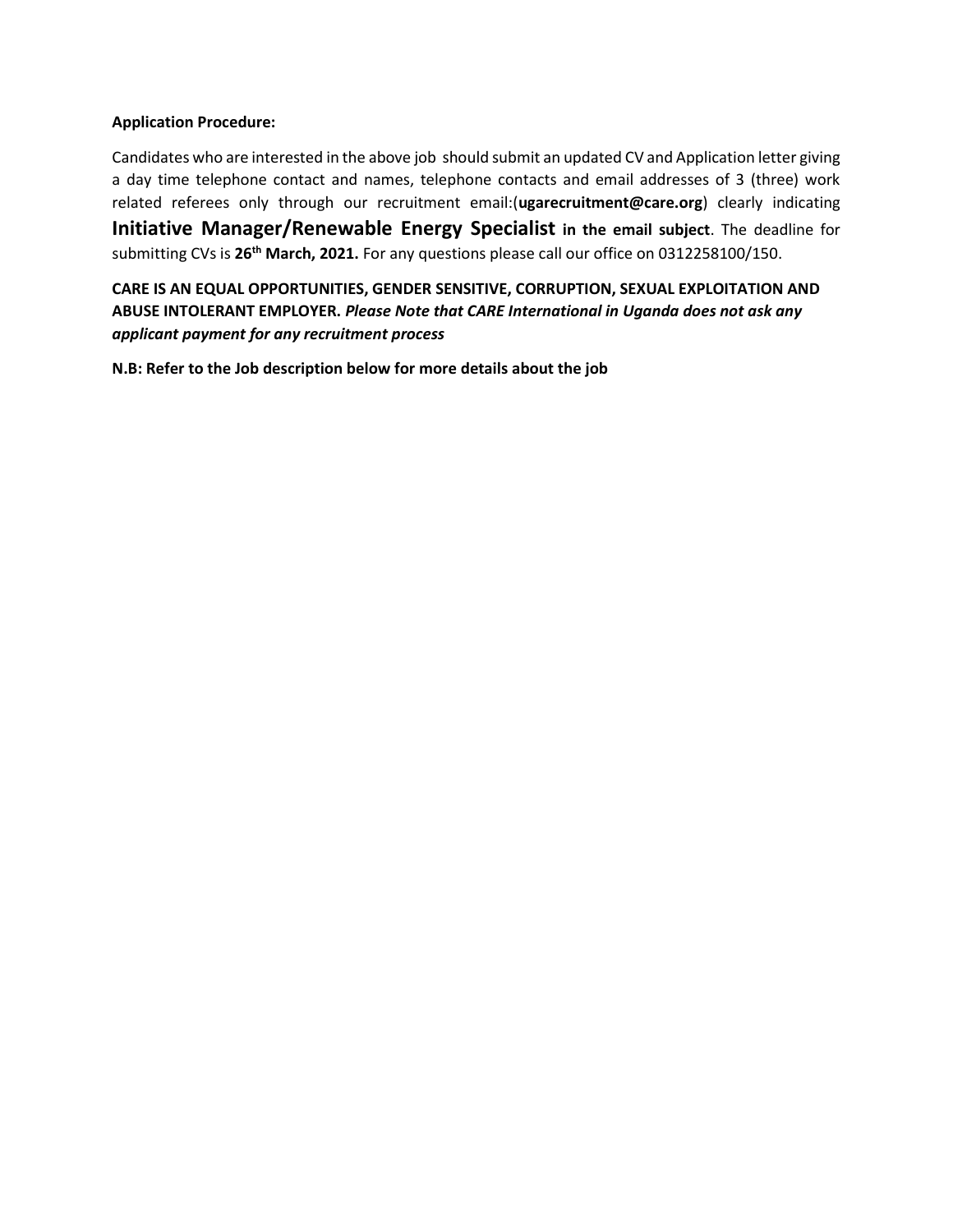| <b>CARE INTERNATIONAL IN UGANDA</b><br><b>JOB DESCRIPTION</b> |                                                       |            |                |                  |
|---------------------------------------------------------------|-------------------------------------------------------|------------|----------------|------------------|
| <b>Job Position Title</b>                                     | <b>Initiative Manager/Renewable Energy Specialist</b> |            |                |                  |
| <b>Job Grade and Step</b>                                     |                                                       |            |                |                  |
| Program/Project                                               | <b>Climate Justice Program</b>                        |            |                |                  |
| <b>Duty Station/travel time</b>                               | Kyangwali with travel to SW sub office and Kampala    |            |                |                  |
| <b>Immediate Supervisor</b>                                   | Program Manager - Climate Justice Program             |            |                |                  |
| <b>Supervisees</b>                                            | N/A                                                   |            |                |                  |
| <b>Status of JD</b>                                           | X                                                     | <b>New</b> | <b>Revised</b> | <b>No Change</b> |
| Date submitted to HR                                          |                                                       |            |                |                  |
| <b>Name of Job Holder</b>                                     |                                                       |            |                |                  |
| <b>Date of Hire</b>                                           |                                                       |            |                |                  |

### **About CARE**

CARE is a global leader within a worldwide movement dedicated to ending poverty. We are known everywhere for our unshakeable commitment to defending the dignity of people. CARE works around the globe to save lives, defeat poverty and achieve social justice. We seek a world of hope, tolerance and social justice, where poverty has been overcome and all people live with dignity and security. We put women and girls at the center of our work because we know that we cannot overcome poverty until all people have equal rights and opportunities. CARE has been working in Uganda for over 50 years. In FY ending June 2020, CARE improved the lives of nearly one million people in Uganda (62% women). Our ambition for the next five years is to directly reach 2 million people and indirectly impact over 5 million people, through our life-saving and gender transformative programs.

### **Project Summary**

CARE International in Uganda is implementing two innovative energy projects in Kikuube District. The PROSPERS (Promoting solar powered energy efficient stoves in Kyangwali refugee settlement**)**, is being implemented with two other partners namely; African Clean Energy (ACE) and Kabarole Resources Research Center (KRC) within the Kyangwali refugee settlement and the host communities. The PROSPERS project will support households in Kyangwali refugee settlement and the host community (Kikuube District), to access affordable clean energy solutions through promotion of hybrid energy efficient ACE one stoves, combined with establishment of briquette businesses. The CAMP+ (Climate Adaptation and Mitigation Project) on the other hand uses the community kitchen model to promote the use of solar energy for cooking, and is complemented with three other components of; Plastic recycling (plastic waste management), food and nutrition, Natural Resources Governance as well as Spatial Planning of settlements, to provide and integrated model for developing refugee settlements. Both projects are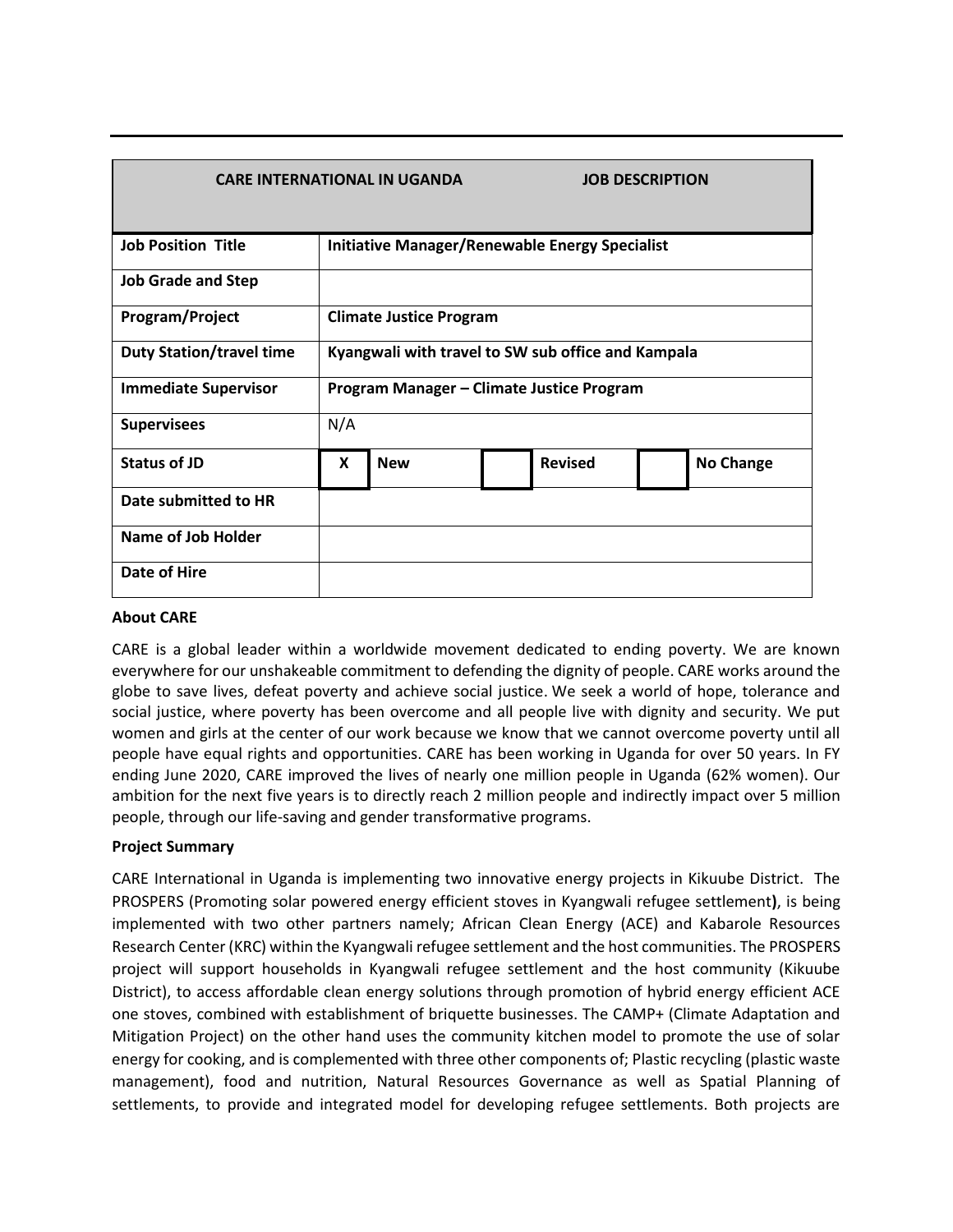aimed at reducing dependency on biomass (wood and charcoal) for cooking, while providing workable solutions for developing sustainable refugee settlements. At the heart of these innovations, is the development of partnerships with the private sector, to tap into cutting edge technological solutions.

CARE is looking for a dynamic professional who has demonstrated experience in engagement of private sector in the design and implementation of innovative clean energy solutions. The IM/Renewable energy Specialist will spearhead implementation of the PROSPERS and CAMP+ projects and also the growth of CARE's energy portfolio as part of its Climate Justice (CJ) Program.

### **Job SUMMARY**

The Initiative Manager/Renewable Energy Specialist provides overall leadership on delivery of the two projects, and the growth of the energy portfolio of CARE. The Initiative Manager/Renewable Energy Specialist is responsible for providing strategic direction, project management oversight, as well as technical guidance and leadership on program quality and learning (PQL). The Initiative Manager /Renewable Energy Specialist is responsible for partnership management, strategic engagement of stakeholders, capacity building of partners and beneficiaries, technical guidance during design of renewable energy projects, networking and advocacy in relation to renewable energy, as well as linkage with staff working on related projects within the Climate Justice portfolio. The Initiative Manager/Renewable Energy Specialist will ensure that renewable energy interventions are gender transformative and achieve the best value for money.

### **SPECIFIC RESPONSIBILITIES**

### **Responsibility #1: Project MANAGEMENT Oversight (40%)**

- The Initiative Manager/Renewable Energy Specialist is responsible for ensuring timely delivery of CARE's planned deliverables as per approved proposal and budget, working closely with the consortium partners.
- The Initiative Manager /Renewable Energy Specialist will support consortium partners to mobilise project participants, and influence the settlement and host community leadership to trigger wider uptake of the PROSPERS and CAMP+ innovation packages.
- The Initiative Manager/Renewable Energy Specialist will coordinate consortium members in monitoring of budget utilisation to ensure a culture of zero tolerance to overspends and underspends and ultimately, zero No-Cost Extensions (NCEs).
- The Initiative Manager/Renewable Energy Specialist will coordinate consortium members to review project risks from time to time, and devising timely mitigation measures, with the use of appropriate risk management tools.
- The Initiative Manager/Renewable Energy Specialist will be responsible for consolidation of reports, both financial and narrative, and ensure timely quality reporting to the donor as per respective grant agreements.

# **Responsibility #2: Program QUALITY and LEARNING (PQL) (25%)**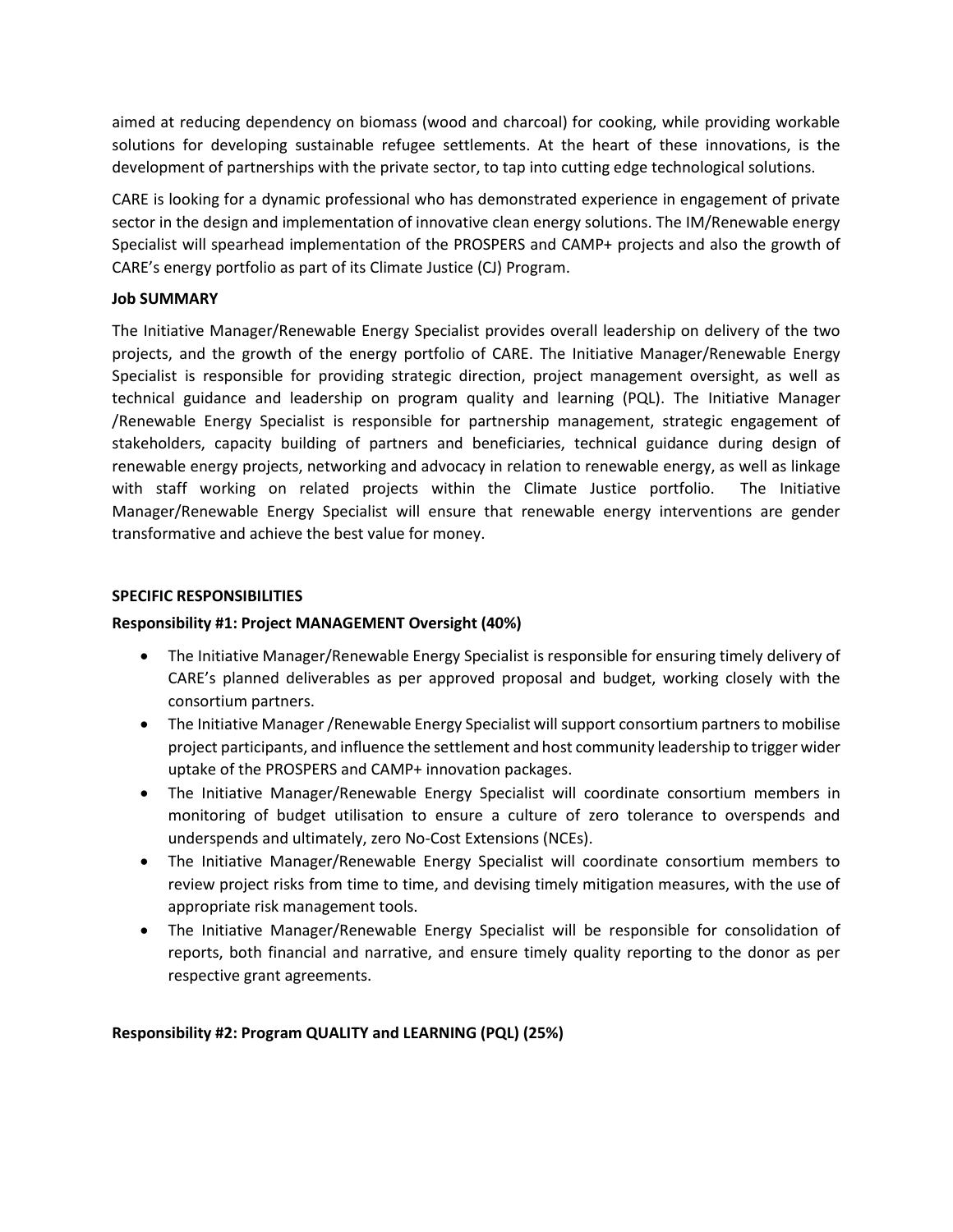- The Initiative Manager/Renewable Energy Specialist will plan, organise and manage the consortium planning, and quarterly reflection meetings, ensuring that the lessons are captured and inform on-going improvement in project delivery.
- The Initiative Manager/Renewable Energy Specialist will organise and/or facilitate capacity building sessions for the stakeholders, partners and beneficiaries of the two projects, and may be required from time to time.
- The Initiative Manager/Renewable Energy Specialist will appraise the energy solutions, to identify any technological, managerial or governance issues which may hinder the intended impact, and devise solutions to these in consultation with the private sector partners, CARE team and relevant stakeholders.
- The Initiative Manager/Renewable Energy Specialist will work closely with the gender focal person for the project, to ensure that gender aspects are captured at baseline, and that the necessary gender actions for addressing identified gender issues are implemented and monitored throughout the project lifespan. This Initiative Manager/Renewable Energy Specialist will also be requiring to embrace and embed other CARE quality markers of resilience, and governance across the project cycle, reporting on progress using the established MEAL system and other reporting systems like PIIRS.
- The Initiative Manager/Renewable Energy Specialist will ensure quality engagement at PQL platforms including monthly Program Review Meetings (PRMs) and quarterly PQL workshops.
- The Initiative Manager/Renewable Energy Specialist will work closely with the MEAL advisor and the MEAL coordinator to carry out the three phased evaluation of the project, closely linking this to the research that will be carried out by the consortium partners and ensuring that concrete lessons and emerging issues are captured and used to inform project delivery and/or future innovative project designs.
- The Initiative Manager/Renewable Energy Specialist will ensure robust communications and visibility of the project across different platforms like CARE shares, social media and any other relevant platforms that may present themselves, using quality content.

# **Responsibility #3: Strategic ENGAGEMENT and NETWORKING (SEN) (15%)**

The Initiative Manager/Renewable Energy Specialist is responsible for external engagement, representation and influencing systemic change at all levels using different platforms, networks, alliances and coalitions. To this end;

- The Initiative Manager/Renewable Energy Specialist will be responsible for the advocacy and influencing of actors within the energy sectors, Government, CSOs, and Private sector to expand clean energy solutions for refugees and their host communities.
- The Initiative Manager/Renewable Energy Specialist will be the main link between the project partners and key leadership structures and/or technical working groups at settlement level (including within OIM, UNHR, Sub county) as well as subnational and national level (including Kikuube DLG, Ministry of Energy CSOs etc.,) ensuring representation and contribution to on-going initiatives and policy debates within the energy sector.

# **Responsibility #4: Support to Business Development (10%)**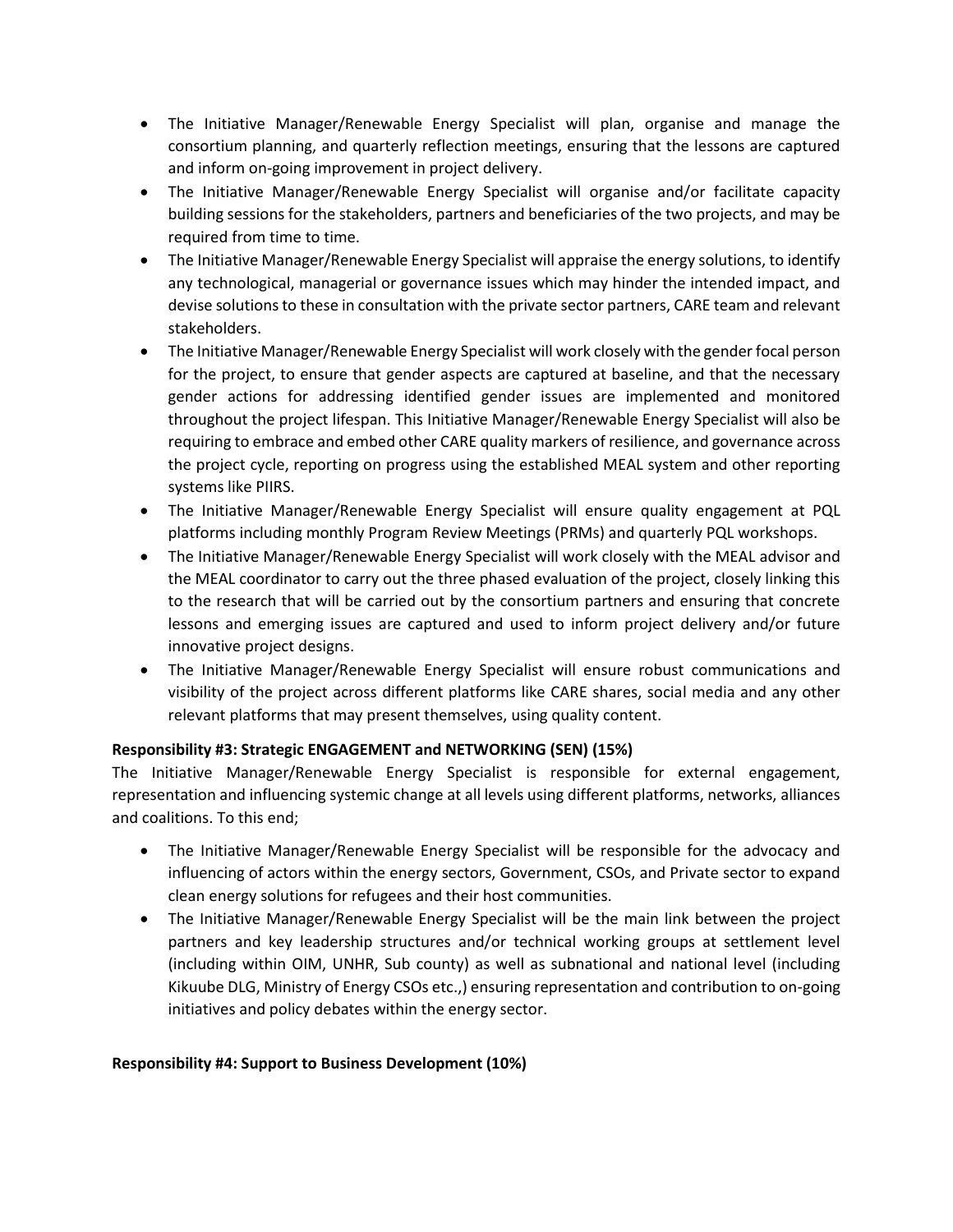The Initiative Manager/Renewable Energy Specialist will leverage own experience and expertise, as well as the experience from existing CARE energy projects, to build and grow the energy portfolio of the Climate Justice program. In this;

- The Initiative Manager/Renewable Energy Specialist will be responsible for documenting and/or design of clean energy models using the experience of the PROSPERS, CAMP+ and other existing energy projects within Kikuube district.
- The Initiative Manager/Renewable Energy Specialist will work closely the CJ program manager to identify and pursue viable multi-year funding opportunities and to establish critical partnerships for building a robust energy portfolio at CARE
- The Initiative Manager/Renewable Energy Specialist will work closely with the CJ program Manager, and the CJ team, to prepare winning proposals in response to identified funding opportunities

# **Responsibility #5: Promote Gender Equity and Diversity and Safeguarding Practices (5%)**

- Practice a behaviour consistent with CARE core values, and promote gender equity and diversity goals;
- Play a leadership role in identifying and implementing initiatives that enhance CARE's commitment to gender and diversity.
- Ensure that CARE Safeguarding policies and procedures are adhered to by all and the staff that S/he supervisors both directly or indirectly
- Ensure that He / She and consortium personnel under the project are familiar with the following organisational policies and procedures and can identify when needed how these may have been breached; The CI Safeguarding policy, Protection from Sexual Harassment, Exploitation and Abuse and Child Abuse, The anti-discrimination and harassment policy, The code of conduct and the organizations Values.

### **Responsibility #6: Any other duties assigned from time to time (5%)**

Any other duties incidental to the role or assigned by supervisor.

### **EDUCATION, EXPERIENCE, SKILLS AND KNOWLEDGE**

### **Essential:**

- A Master's degree in Natural Resources related field of study from reputable institution. Training in a relevant Energy discipline is "a MUST".
- At least 7 years of experience in management of innovative energy projects
- $\cdot \cdot$  Demonstrated experience of successful private engagement especially within the energy sector
- A good understanding of the energy sector within Uganda and beyond
- $\div$  Demonstrated experience in design of, proposal writing, and resource mobilisation for energy projects.
- Experience in research/evidence-generation, and using for advocacy and for influencing policy debates.
- $\cdot$  Good conceptual abilities, strategic thinking and analytical writing kills.